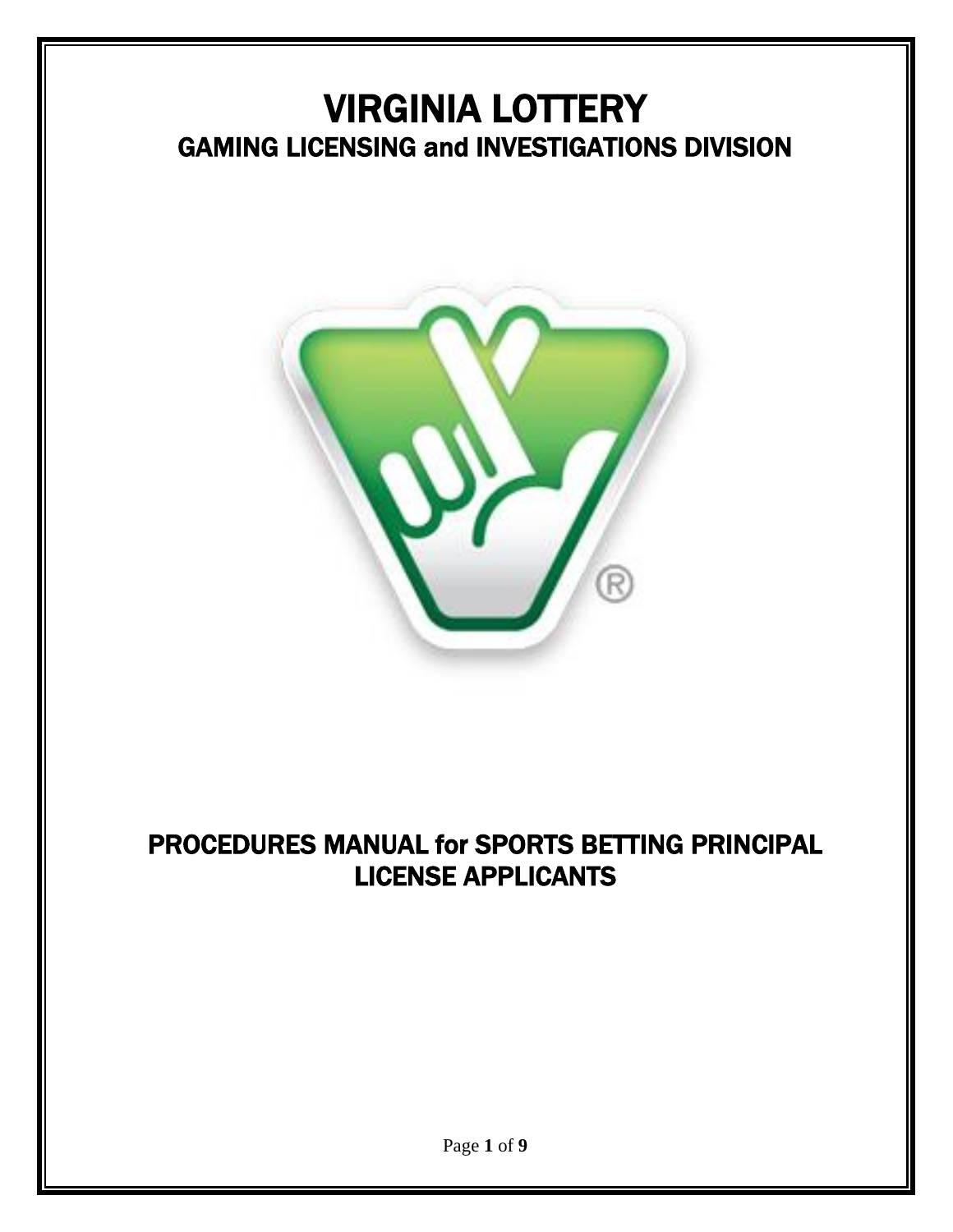### **GENERAL INFORMATION**

This procedures manual is a reference tool for principal employees of a prospective sports betting permit holder or supplier. The Virginia Lottery's intention is to provide applicants with guidance when using the automated licensing system to complete your online application prior to submitting it to the Virginia Lottery's Gaming Licensing and Investigations Division for the appropriate due diligence.

Your application must be submitted online through this automated system beginning October 15, 2020. A sample of this application can be found at [www.vagamingregulations.com.](http://www.vagamingregulations.com/) You will be required to contact your sports betting employer's account representatives in order to obtain access to the system prior to initiating the application process. Once an application and all required supporting documents have been submitted, these items will become the property of the Virginia Lottery and will not be returned to you. Applicants will not be able to make any changes to their applications within the automated system once your application has been submitted.

Your employer's account representative will provide you with the following documents that are required to be notarized and returned to your account representative for upload into the automated system: Authorization for Release of Information, Affidavit of Individual Applicant and Certification of Business Relationship. These documents can also be found on pages 5 to 7 of this manual. You will also be required to give your account representative several other documents to be uploaded into the automated system These documents can be found in the sample application at [www.vagamingregulations.com.](http://www.vagamingregulations.com/) The account representative will also provide you with the URL to access the Licensing website as well as a temporary password and username that you will use to sign into the automated system and begin the application process.

### **THE APPLICATION PROCESS**

- 1. After accessing the Licensing website, sign into the system using the username and temporary password provided by your employer's account representative.
- 2. You will be prompted to change your password. Your new password must be 12 or more characters containing all the following: special character(s), alphabetical character(s), numerical character(s), upper case letter(s), **and** lowercase letter(s):

| <b>CHANGE PASSWORD</b>                      |                                                                                                                                                                                                                   |
|---------------------------------------------|-------------------------------------------------------------------------------------------------------------------------------------------------------------------------------------------------------------------|
| Use the form below to change your password. |                                                                                                                                                                                                                   |
|                                             | Passwords must be at least 12 characters and meet the following criteria: at least 1 number, at least 1 lowercase let<br>only change by 1 character from previous passwords; and cannot be same as your username. |
| <b>Account Information</b>                  |                                                                                                                                                                                                                   |
| Old Password:                               |                                                                                                                                                                                                                   |
| New Password:                               |                                                                                                                                                                                                                   |
| Confirm New Password:                       |                                                                                                                                                                                                                   |
|                                             |                                                                                                                                                                                                                   |
|                                             | <b>Change Password</b><br>Cancel                                                                                                                                                                                  |

Page **2** of **9**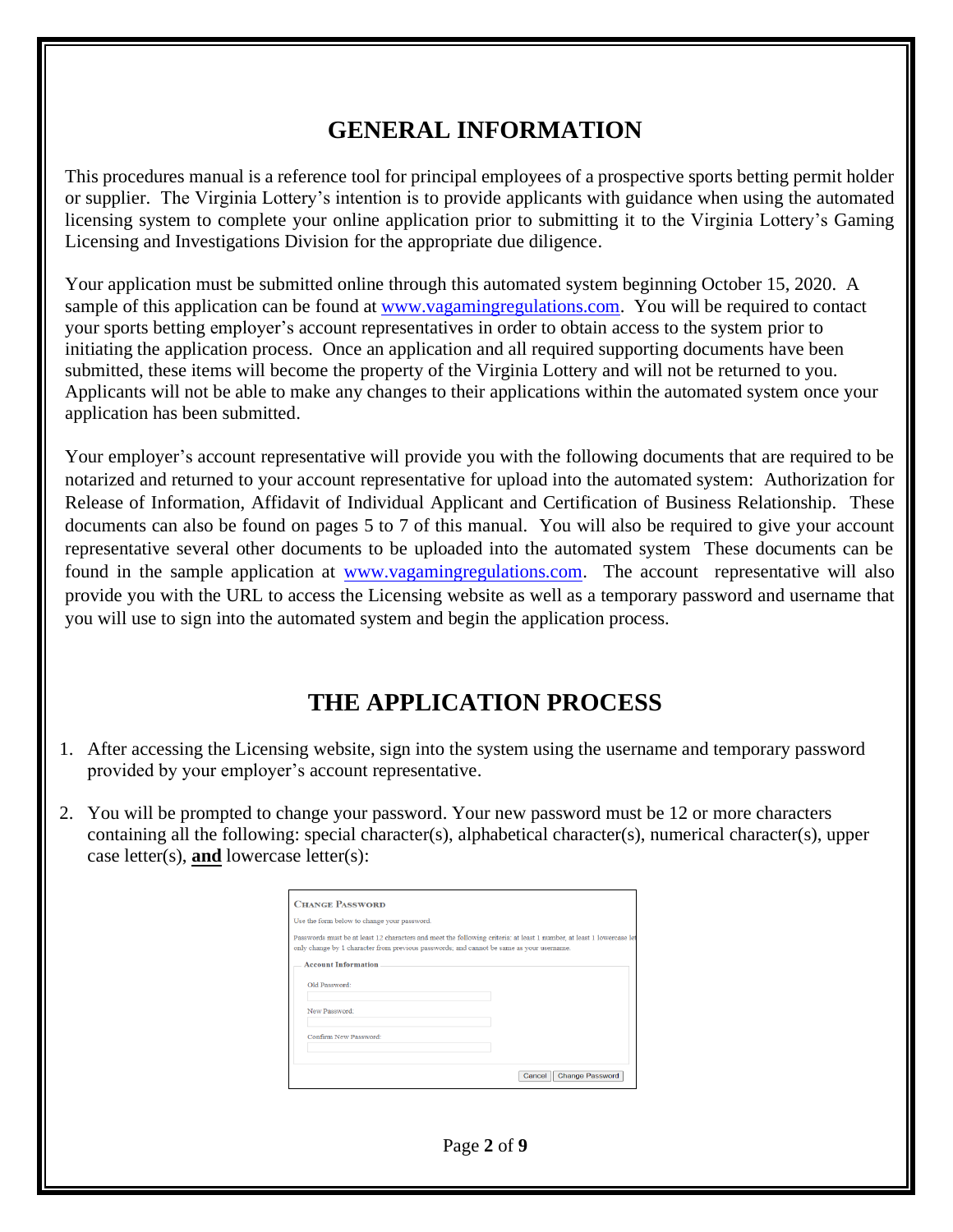3. Read the "Acknowledgement and Disclosure" and click the button to "acknowledge" that you understand agree to the terms within. If you aren't clear on these terms, contact your account representative. You will not be able to proceed without acknowledging that you understand.

4. You will then be able to start entering information into your application. You must complete *every* section of the application prior to being able to submit it:



5. Simply follow the instructions when entering your information for each section. Make sure you click "Save" before moving forward to the next section:

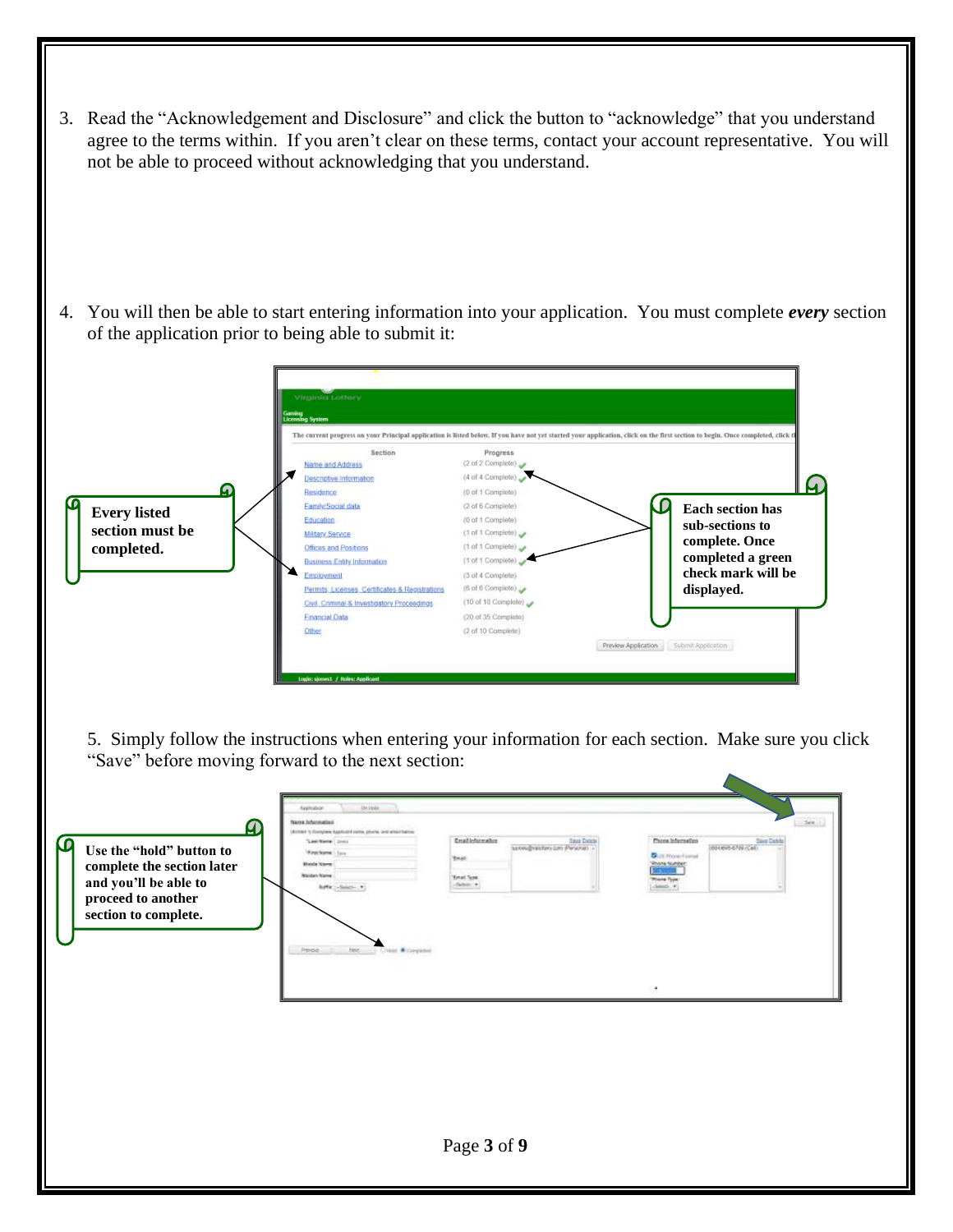| <b>Each required section</b><br>to complete is listed in | Previous<br>○ Hold ● Completed<br><b>Next</b>                                                                                                                                                                                                                                                                                                                                                                                                                                                                                      |
|----------------------------------------------------------|------------------------------------------------------------------------------------------------------------------------------------------------------------------------------------------------------------------------------------------------------------------------------------------------------------------------------------------------------------------------------------------------------------------------------------------------------------------------------------------------------------------------------------|
| the yellow field at the<br>bottom of the page.           | Address<br><b>Aliases</b><br>Residence<br>Descriptive<br>Name<br>Citizenship<br>Passport<br>Curren<br>Discharge Employment Partner Trustee<br>Employment<br>Certificates<br>License Acti<br>Pardon Lawsuit Individual Lawsuit Violation<br><b>Testify Investigation</b><br>Exclusion<br>Exchange Currency Brokerage Account Insurance Claim Gift Safe Deposit Box<br>Tax Payable Mortgages Loan Against Insurance Other Indebtedness Contingent<br>Tax Return Tax Return Foreign                                                   |
| 6.                                                       | When you get to the "criminal" section of the application, click the instructions link and read the "Civil,<br>Criminal, and Investigatory Proceedings" document prior to answering the questions in this section. You<br>must acknowledge that you've read and understand the definitions in these instructions. If you do not<br>understand, contact your account representative before proceeding:<br><b>Click Here for Instructions</b><br>or to answering these questions, carefully review the definitions and instructions: |
|                                                          | re you read and understood the definitions and instructions? -Select--<br>▼                                                                                                                                                                                                                                                                                                                                                                                                                                                        |
| Next<br>Previous                                         | Hold                                                                                                                                                                                                                                                                                                                                                                                                                                                                                                                               |
|                                                          | Address Descriptive Aliases Citizenship Passport Residence Employment Discharge Criminal Indictment Investigation Certifica                                                                                                                                                                                                                                                                                                                                                                                                        |
|                                                          |                                                                                                                                                                                                                                                                                                                                                                                                                                                                                                                                    |
|                                                          |                                                                                                                                                                                                                                                                                                                                                                                                                                                                                                                                    |
|                                                          |                                                                                                                                                                                                                                                                                                                                                                                                                                                                                                                                    |
|                                                          | Page 4 of 9                                                                                                                                                                                                                                                                                                                                                                                                                                                                                                                        |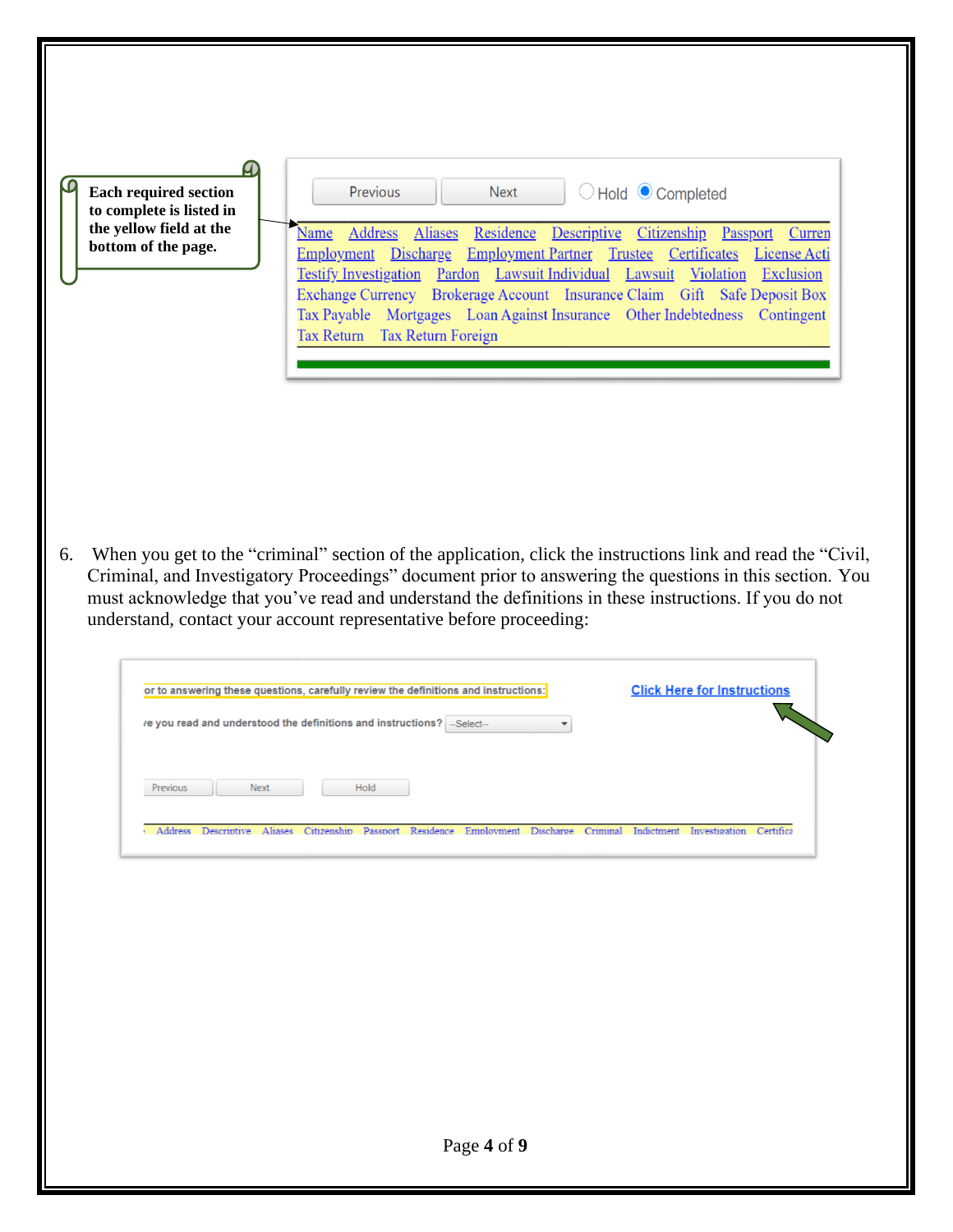7. Once you've completed each section you will be able to preview your application prior to submitting it. Be sure your information is accurate and complete as you will not be able to make changes within the automated system once you submit it. You will be able to print a copy of your application for your records.

| Section                                         | Progress            |                                           |
|-------------------------------------------------|---------------------|-------------------------------------------|
| Name and Address                                | (2 of 2 Complete)   |                                           |
| <b>Descriptive Information</b>                  | (4 of 4 Complete)   |                                           |
| Residence                                       | (1 of 1 Complete)   |                                           |
| Family/Social data                              | (6 of 6 Complete)   |                                           |
| Education                                       | (1 of 1 Complete)   |                                           |
| <b>Military Service</b>                         | (1 of 1 Complete)   |                                           |
| <b>Offices and Positions</b>                    | (1 of 1 Complete)   |                                           |
| <b>Business Entity Information</b>              | (1 of 1 Complete)   |                                           |
| Employment                                      | (4 of 4 Complete)   |                                           |
| Permits, Licenses, Certificates & Registrations | (6 of 6 Complete)   |                                           |
| Civil, Criminal & Investigatory Proceedings     | (10 of 10 Complete) |                                           |
| <b>Financial Data</b>                           | (35 of 35 Complete) |                                           |
| Other                                           | (10 of 10 Complete) |                                           |
|                                                 |                     | Preview Application<br>Submit Application |

8. Your account representative will obtain all required supporting documents from you to submit to Virginia Lottery as part of the application process. Your account representative will also provide you with instructions to get Live Scan fingerprinting completed for a criminal background check to be done.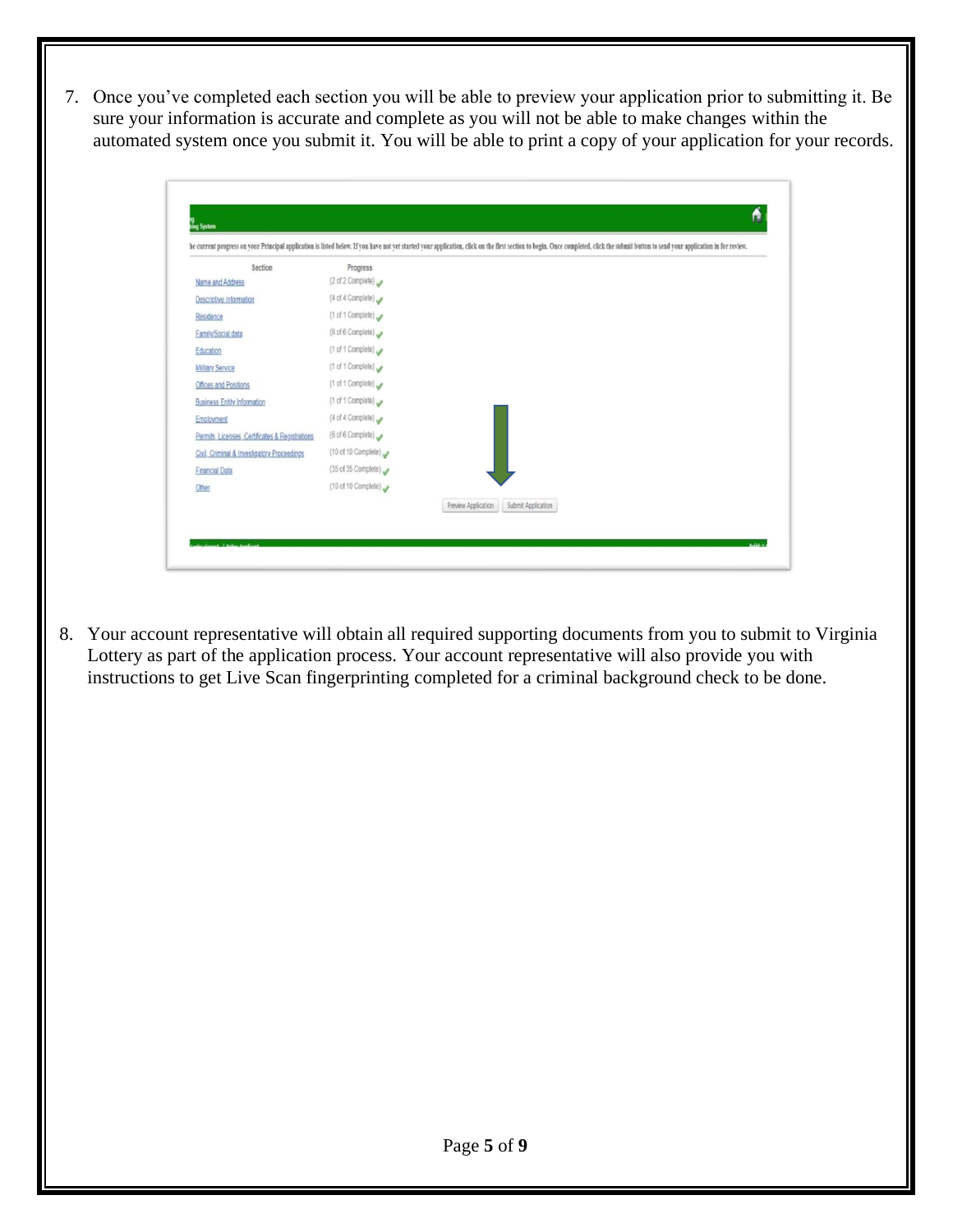

Virginia Lottery | 600 East Main Street | Richmond, VA 23219 | ph: 804.692.7100 | fax: 804.692.7102 | valottery.com

#### **AUTHORIZATION FOR RELEASE OF INFORMATION**

| TO:          |                                                        |
|--------------|--------------------------------------------------------|
|              | (To be completed by the Department)                    |
|              |                                                        |
| <b>FROM:</b> | (Printed Name of Applicant)                            |
|              |                                                        |
|              | (printed name), am an applicant for a Principal Gaming |

Employee license in the Commonwealth of Virginia.

The Virginia Lottery, and its employees, agents, and vendors (collectively, "the Department"), is required by law to conduct an investigation of an applicant for a sports betting license.

That investigation requires the Department to collect and evaluate information about me. By executing this Authorization, I irrevocably give consent and authorize any: local, State or federal government unit; commercial or business enterprise, including a consumer reporting agency; non-profit entity; individual or any other public or private entity to release to the Department any and all information about me that the Department requests. The requested information may be released in written, verbal, electronic, or any other form.

With respect to any claims or liability arising from the release of the requested information to the Department, I expressly waive, release, discharge and forever hold harmless and agree to indemnify, the unit, entity, or individual that releases information to the Department under the authority of this Authorization.

A photo, facsimile, or electronic copy of this signed and dated Authorization shall be equally effective as an original.

| Signature                                                                                                                                                                                                                                                                                     |                                                                                                   | Date  |
|-----------------------------------------------------------------------------------------------------------------------------------------------------------------------------------------------------------------------------------------------------------------------------------------------|---------------------------------------------------------------------------------------------------|-------|
| <b>Printed Name</b>                                                                                                                                                                                                                                                                           |                                                                                                   | Title |
|                                                                                                                                                                                                                                                                                               | <b>NOTARY PUBLIC</b>                                                                              |       |
| The undersigned, a Notary Public in and for the County of help in the State of<br>or satisfactorily proven to be the individual whose name subscribed to the within instrument and signed the Authorization and<br>Notification.<br>This day of day of and to which witness my hand and seal. | , certifies that the above-named individual appeared in person, and before me, either known to me |       |
|                                                                                                                                                                                                                                                                                               | <b>Notary Public</b>                                                                              |       |
| <b>Stamp or Seal</b>                                                                                                                                                                                                                                                                          | <b>Printed Name</b>                                                                               |       |
|                                                                                                                                                                                                                                                                                               | My commission expires 3.20<br>Page 6 of 9                                                         |       |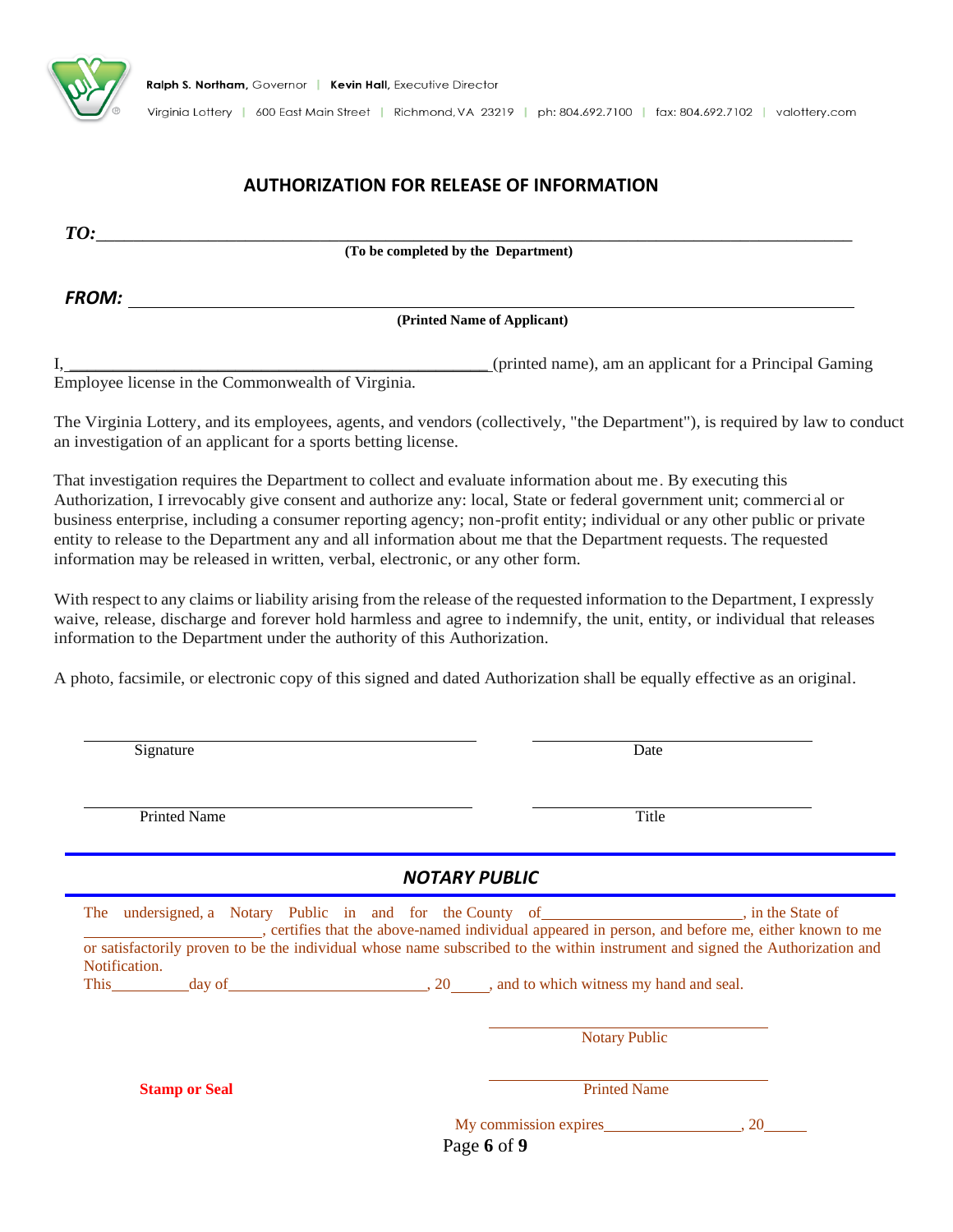

.

Virginia Lottery | 600 East Main Street | Richmond, VA 23219 | ph: 804.692.7100 | fax: 804.692.7102 | valottery.com

#### **AFFIDAVIT OF INDIVIDUAL**

I, (printed name) am an applicant for a Principal Gaming Employee license in the Commonwealth of Virginia. I have read, and understand, every page of this Application.

To the best of my knowledge, information, and belief, the information that I have provided as part of this application is accurate, complete, and not misleading. I understand that any misrepresentation or omission may lead to the delay or denial of my application for a Principal Gaming Employee license and may subject me to civil or criminal liability. I also understand that providing the Department with false or misleading information is grounds for the Department to reject the application, or to suspend or revoke a license. I also understand that if I am issued a license, I have an ongoing obligation to comply with all licensing requirements and to promptly notify the Department if any information that I provided to the Department changes.

By a separate Authorization for Release of Information, I am authorizing any entity or individual that has information about me to release that information to the Department, its employees, agents, and vendors (collectively, "the Department"), for purposes of its investigation of the application for a sports betting license.

I expressly waive, release, discharge, and forever hold harmless and agree to indemnify, the Department, the Commonwealth of Virginia, and their employees, agents, and representatives, from liability for any and all claims or legal action arising from any actions that the Department or the Commonwealth Virginia may take related to the collection of information from the any individual or person and the use of that information in connection with investigating and processing the application for a Principal Gaming Employee license.

Signature of Individual Completing Form Date

Printed Name Title

#### *NOTARY PUBLIC*

The undersigned, a Notary Public in and for the County of , in the State of , in the State of , certifies that the above-named individual appeared in person, and before me, either known to me or satisfactorily proven to be the individual whose name subscribed to the within instrument and signed the Authorization and Notification.

This day of day  $\frac{1}{20}$ , 20 , and to which witness my hand and seal.

Notary Public

**Stamp or Seal** Printed Name

My commission expires , 20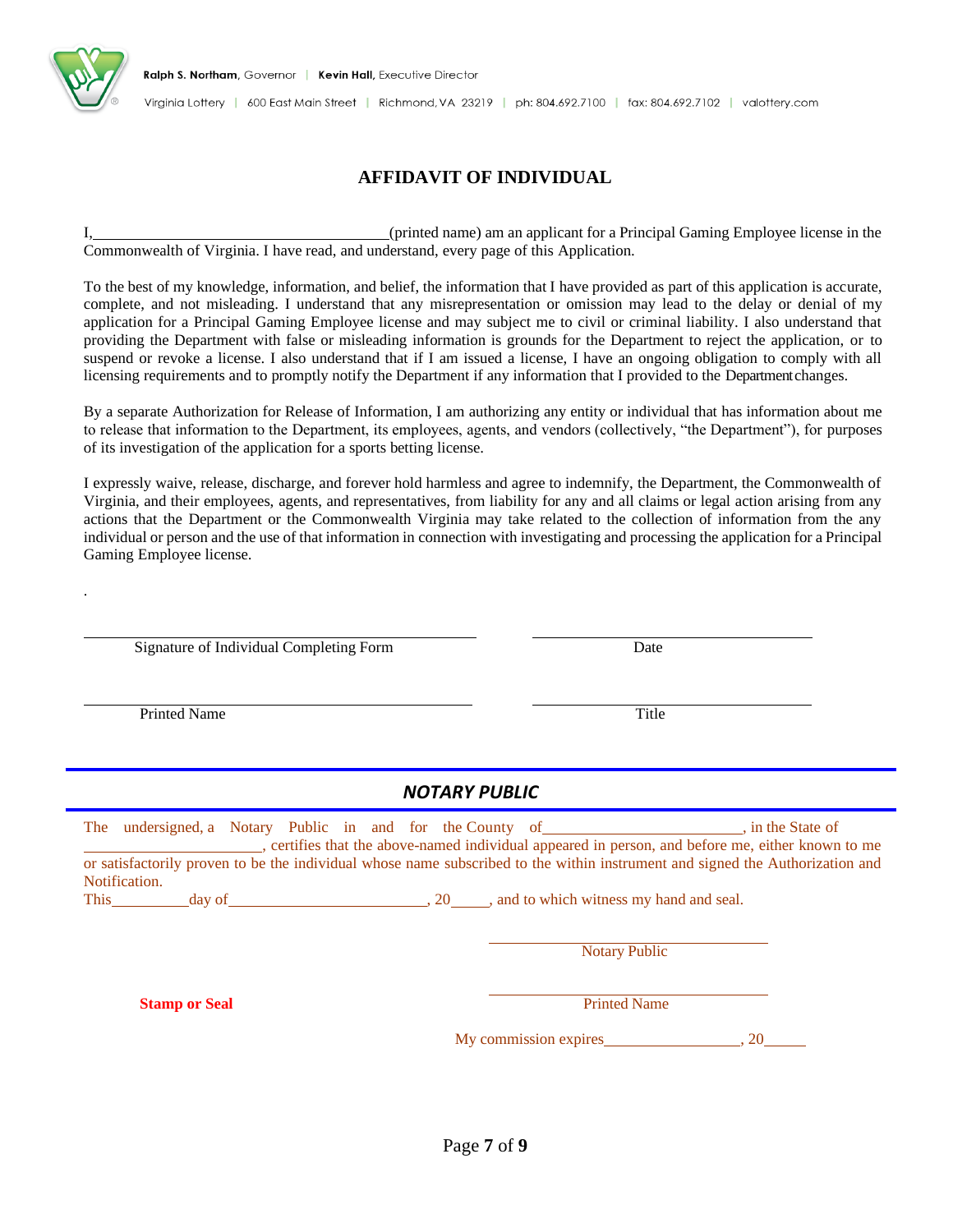

#### **ACKNOWLEDGEMENT AND DISCLOSURE**

I understand and acknowledge with my initials and signature the following:

The Department, through its employees, agents and vendors, is required by law to conduct a background investigation of each applicant for a license. Each applicant must prove by clear and convincing evidence that he/she is suitable and qualified for the license. Initials and the license of the license of the license of the license.

I am applying for a Virginia Principal Employee license. I cannot be employed in a job that requires this license unless the Department finds that I meet the legal requirements for licensure. I am required to submit correct and accurate information, and I am prohibited from submitting false or misleading information, to the Department. Failure to disclose any required information will be considered when assessing my character, honesty and integrity, and may disqualify me. Initials

During the investigation, the Department is required to collect and evaluate various kinds of information or reports to determine if an applicant meets the eligibility requirements for licensure. The background investigation will include, but not be limited to, information or reports about my: character; general reputation; personal characteristics, including my honesty and integrity; credit worthiness; criminal record, record of involvement with law enforcement agencies, as specified in the application, or record of involvement with civil litigation. I have the right to request a complete and accurate disclosure of the nature and scope of the investigation and a copy of a summary of my rights under federal creditreporting law. Initials

I have a continuing obligation for the entire period I am licensed to inform the Department if any information I submit on my application changes, to include, but not limited to, contact information (physical/email addresses and phone numbers); name changes; arrests, charges, or convictions for any offense; or the inability to maintain mycredit stability. Initials

I am requesting that the Department, through its employees, agents or vendors, obtain this information about me to evaluate my eligibility for a Principal Employee license. I acknowledge that this disclosure and authorization remains in effect during the time my application is pending and during the time of any license that I may be granted. Initials

Signature of Individual Completing Form Date

Printed Name Title

#### *NOTARY PUBLIC*

| The undersigned, a Notary Public in and for the County of intervention in the State of<br>or satisfactorily proven to be the individual whose name subscribed to the within instrument and signed the Authorization and | , certifies that the above-named individual appeared in person, and before me, either known to me |  |
|-------------------------------------------------------------------------------------------------------------------------------------------------------------------------------------------------------------------------|---------------------------------------------------------------------------------------------------|--|
| Notification.                                                                                                                                                                                                           |                                                                                                   |  |
| This day of and to which witness my hand and seal.                                                                                                                                                                      |                                                                                                   |  |
|                                                                                                                                                                                                                         |                                                                                                   |  |
|                                                                                                                                                                                                                         | <b>Notary Public</b>                                                                              |  |
|                                                                                                                                                                                                                         |                                                                                                   |  |
| <b>Stamp or Seal</b>                                                                                                                                                                                                    | <b>Printed Name</b>                                                                               |  |

Page **8** of **9**

My commission expires , 20